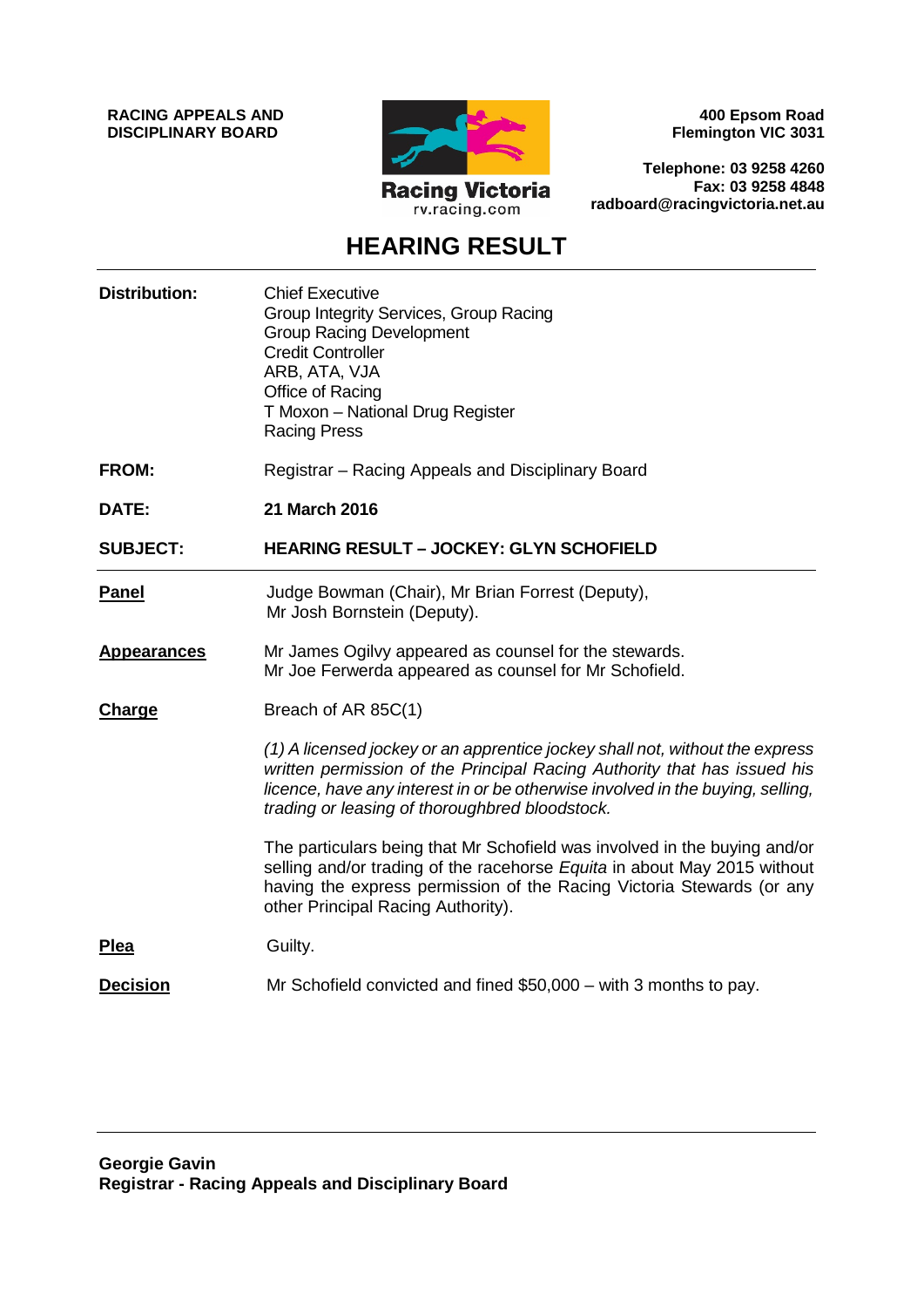# **TRANSCRIPT OF PROCEEDINGS**

### **RACING APPEALS AND DISCIPLINARY BOARD**

\_\_\_\_\_\_\_\_\_\_\_\_\_\_\_\_\_\_\_\_\_\_\_\_\_\_\_\_\_\_\_\_\_\_\_\_\_\_\_\_\_\_\_\_\_\_\_\_\_\_\_\_\_\_\_\_\_\_\_\_\_\_\_

**HIS HONOUR JUDGE BOWMAN, Chairman MR B. FORREST, Deputy Chairman MR J. BORNSTEIN, Deputy Chairman**

**EXTRACT OF PROCEEDINGS**

**PENALTY**

**JOCKEY: GLYN SCHOFIELD**

### **MELBOURNE**

### **MONDAY, 21 MARCH 2016**

MR J. OGILVY appeared on behalf of the RVL Stewards

MR J. FERWERDA appeared on behalf of Mr B. Stanley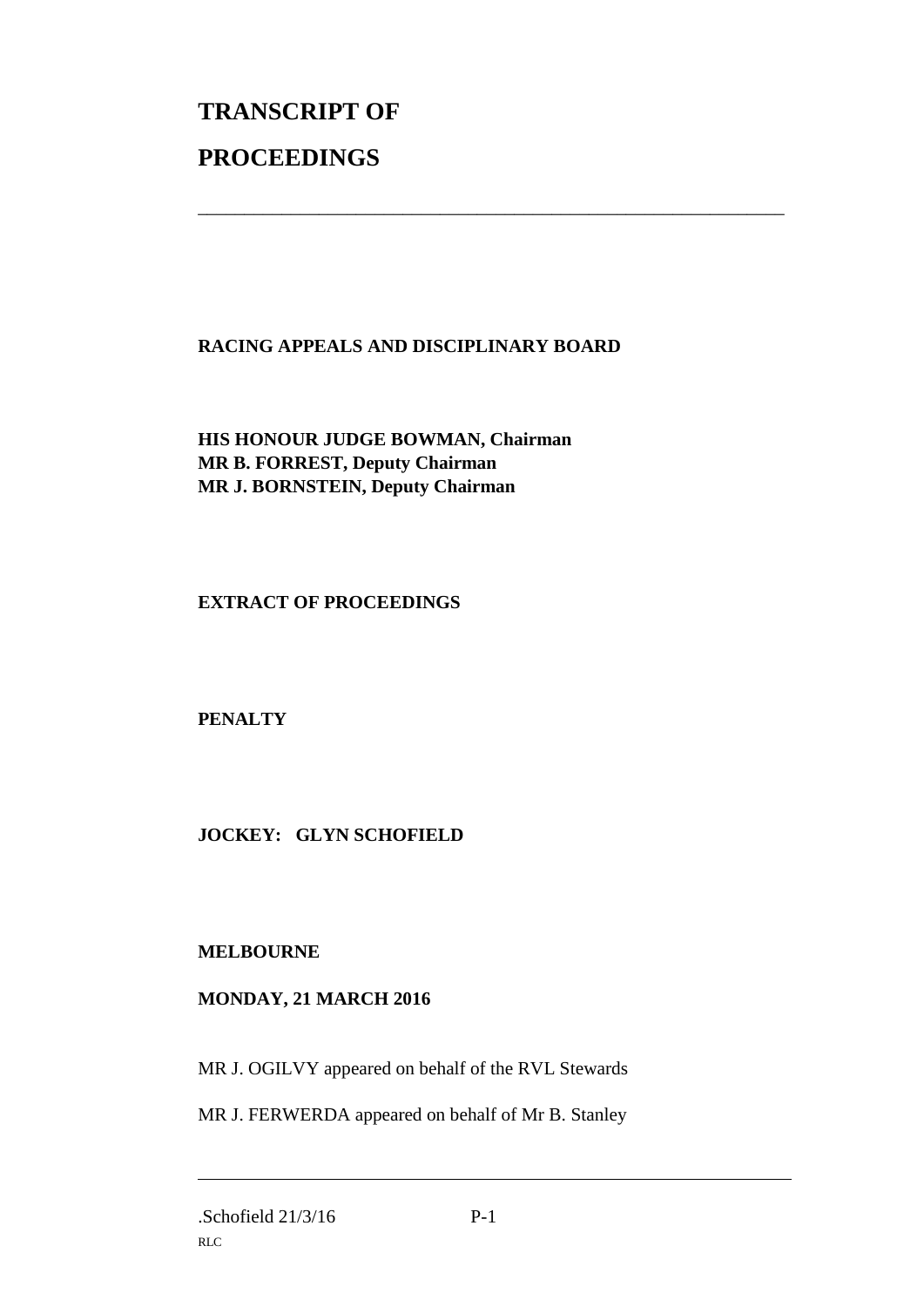CHAIRMAN: Mr Glyn Schofield has pleaded guilty to a charge of breaching Australian Rule 85C which prohibits a licensed jockey from having an interest in or being otherwise involved in the buying, selling, trading or leasing thoroughbred bloodstock without permission.

We will not go through the factual basis. A helpful statement of agreed facts has been provided. Suffice to say that the matter involves the sale of the horse, Equita, to Hong Kong effectively for \$290,000, with the owners being under the belief that the sale price was \$200,000. Mr Schofield acted as an intermediary. It is no way suggested that he did anything dishonest or was aware of what the owners had been told.

However, he did take \$20,000 commission and passed on to trainer, Mr Brent Stanley, \$20,000 in cash in the jockeys' carpark at Randwick racecourse, his belief being that this was Mr Stanley's commission. Mr Stanley's case will be dealt with later this day.

Mr Ferwerda, in an eloquent plea on behalf of Mr Schofield, urged that we impose a modest fine. After some earnest consideration, we have ultimately decided that a period of suspension is not appropriate. We accept that Mr Schofield had some ignorance of the operation of the rule, and may even have entertained an erroneous belief following some communication with Stewards in New South Wales.